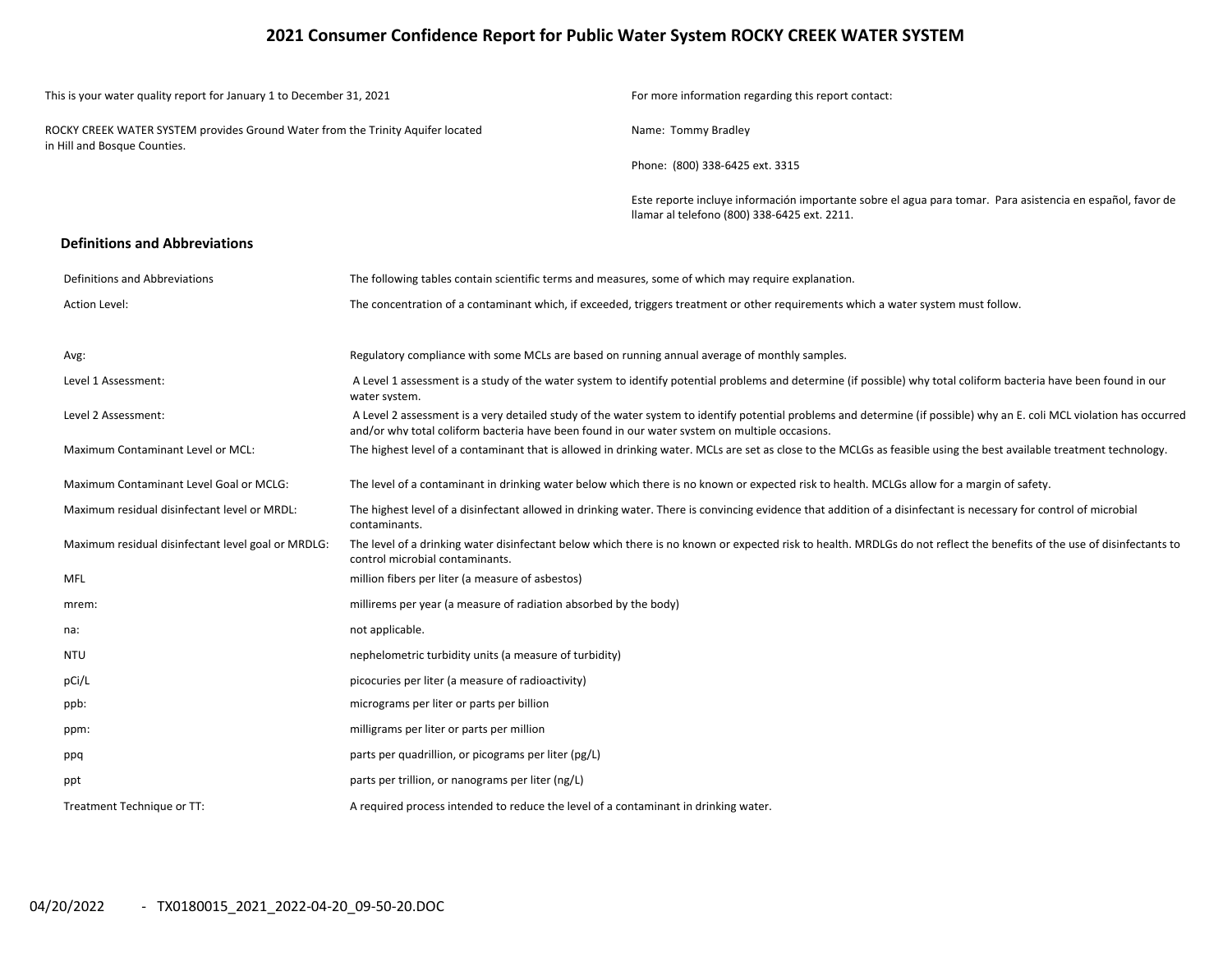## **Information about your Drinking Water**

The sources of drinking water (both tap water and bottled water) include rivers, lakes, streams, ponds, reservoirs, springs, and wells. As water travels over the surface of the land or through the ground, it dissolves naturally‐occurring minerals and, in some cases, radioactive material, and can pick up substances resulting from the presence of animals or from human activity.

Drinking water, including bottled water, may reasonably be expected to contain at least small amounts of some contaminants. The presence of contaminants does not necessarily indicate that water poses <sup>a</sup> health risk. More information about contaminants and potential health effects can be obtained by calling the EPAs Safe Drinking Water Hotline at (800) 426‐4791.

Contaminants that may be present in source water include:

‐ Microbial contaminants, such as viruses and bacteria, which may come from sewage treatment plants, septic systems, agricultural livestock operations, and wildlife.

‐ Inorganic contaminants, such as salts and metals, which can be naturally‐occurring or result from urban storm water runoff, industrial or domestic wastewater discharges, oil and gas production, mining, or farming.

‐ Pesticides and herbicides, which may come from <sup>a</sup> variety of sources such as agriculture, urban storm water runoff, and residential uses.

‐ Organic chemical contaminants, including synthetic and volatile organic chemicals, which are by‐products of industrial processes and petroleum production, and can also come from gas stations, urban storm water runoff, and septic systems.

‐ Radioactive contaminants, which can be naturally‐occurring or be the result of oil and gas production and mining activities.

In order to ensure that tap water is safe to drink, EPA prescribes regulations which limit the amount of certain contaminants in water provided by public water systems. FDA regulations establish limits for contaminants in bottled water which must provide the same protection for public health.

Contaminants may be found in drinking water that may cause taste, color, or odor problems. These types of problems are not necessarily causes for health concerns. For more information on taste, odor, or color of drinking water, please contact the system's business office.

You may be more vulnerable than the general population to certain microbial contaminants, such as Cryptosporidium, in drinking water. Infants, some elderly, or immunocompromised persons such as those undergoing chemotherapy for cancer; persons who have undergone organ transplants; those who are undergoing treatment with steroids; and people with HIV/AIDS or other immune system disorders, can be particularly at risk from infections. You should seek advice about drinking water from your physician or health care providers. Additional guidelines on appropriate means to lessen the risk of infection by Cryptosporidium are available from the Safe Drinking Water Hotline (800‐426‐4791).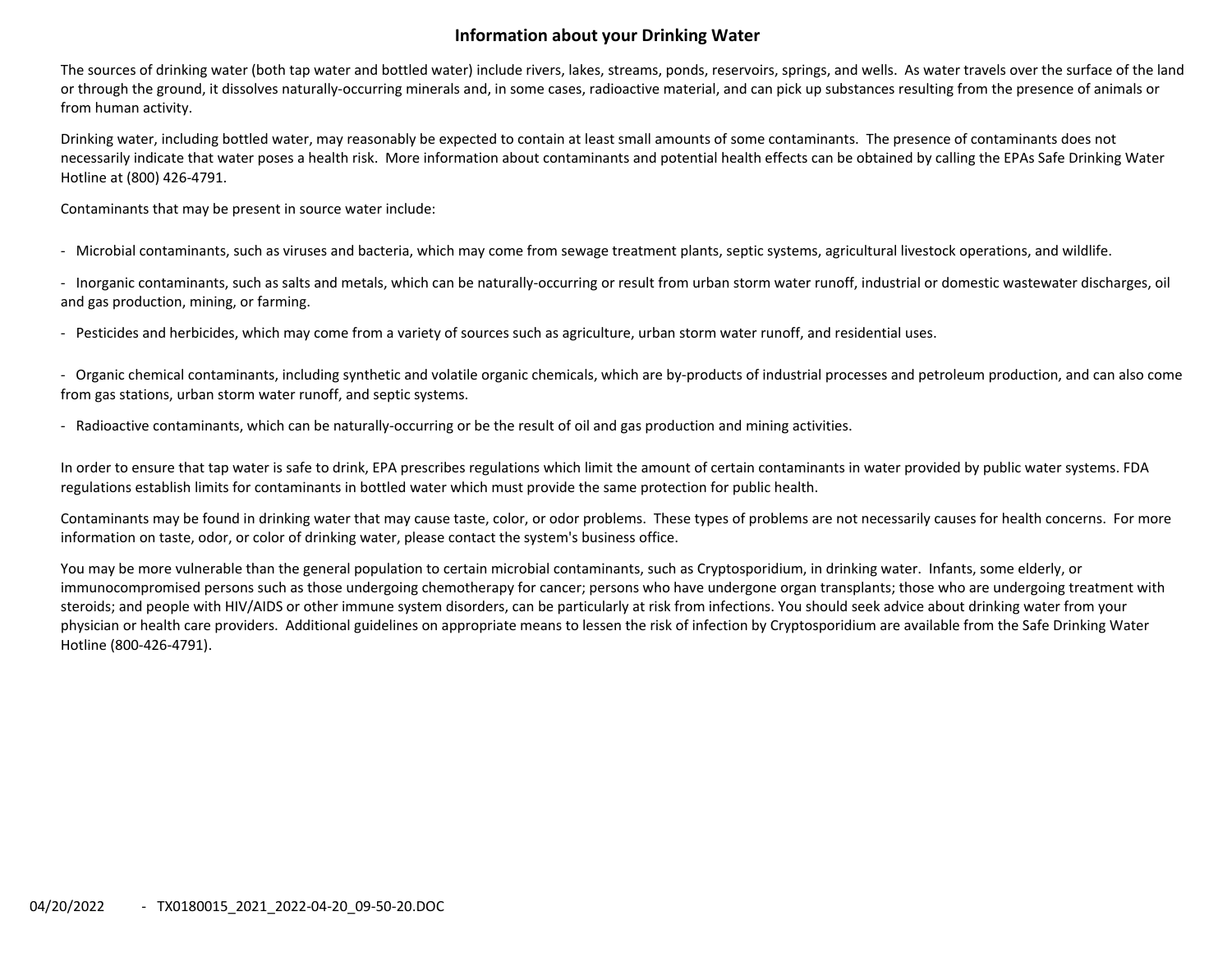If present, elevated levels of lead can cause serious health problems, especially for pregnant women and young children. Lead in drinking water is primarily from materials and components associated with service lines and home plumbing. We are responsible for providing high quality drinking water, but we cannot control the variety of materials used in plumbing components. When your water has been sitting for several hours, you can minimize the potential for lead exposure by flushing your tap for 30 seconds to 2 minutes before using water for drinking or cooking. If you are concerned about lead in your water, you may wish to have your water tested. Information on lead in drinking water, testing methods, and steps you can take to minimize exposure is available from the Safe Drinking Water Hotline or at http://www.epa.gov/safewater/lead.

#### **Public Participation Opportunities**

Date: August 1, 2022 Time: 10:00 a.m. Location: HILCO United Services, 4581 FM 933, Whitney, TX 76692

#### **Information about Source Water**

| <b>Water System Detail Information</b> |  |               |                          |                |              |                              |                         |  |  |  |  |
|----------------------------------------|--|---------------|--------------------------|----------------|--------------|------------------------------|-------------------------|--|--|--|--|
| Water System No.:                      |  | TX0180015     |                          |                |              | Federal Type:                | $\mathcal{C}$           |  |  |  |  |
| Water System Name:                     |  |               | ROCKY CREEK WATER SYSTEM |                |              | <b>Federal Source:</b>       | <b>GW</b>               |  |  |  |  |
| Principal County Served:               |  | <b>BOSQUE</b> |                          |                |              | <b>System Status:</b>        | $\overline{A}$          |  |  |  |  |
| Principal City Served:                 |  |               |                          |                |              | <b>Activity Date:</b>        | $01 - 01 - 1913$        |  |  |  |  |
| <b>PBCU Sample Summary Results</b>     |  |               |                          |                |              |                              |                         |  |  |  |  |
| <b>MP Begin Date</b>                   |  | <b>Type</b>   | # Samples                | <b>Measure</b> | <b>Units</b> | <b>Analyte Code/Name</b>     | <b>Last Sample Date</b> |  |  |  |  |
| 01-01-2018<br>12-31-2020               |  | 90%           | 10                       | 0.13           | MG/L         | <b>CU90 - COPPER SUMMARY</b> | 07-29-2020              |  |  |  |  |
| 01-01-2018<br>12-31-2020               |  | AL            | 0 Exceeding Action Level |                |              | <b>CU90 - COPPER SUMMARY</b> |                         |  |  |  |  |
| 01-01-2018<br>12-31-2020               |  | AL            | 0 Exceeding Action Level |                |              | PB90 - LEAD SUMMARY          |                         |  |  |  |  |
| $01 - 01 - 2018$<br>12-31-2020         |  | 90%           | 10                       | $\overline{0}$ | MG/L         | PB90 - LEAD SUMMARY          | 07-29-2020              |  |  |  |  |
| $01 - 01 - 2015$<br>12-31-2017         |  | 90%           | 10                       | 0.1            | MG/L         | <b>CU90 - COPPER SUMMARY</b> | 08-15-2017              |  |  |  |  |
| 01-01-2015<br>12-31-2017               |  | AL            | 0 Exceeding Action Level |                |              | <b>CU90 - COPPER SUMMARY</b> |                         |  |  |  |  |
| $01 - 01 - 2015$<br>12-31-2017         |  | 90%           | 10                       | $\mathbf{0}$   | MG/L         | PB90 - LEAD SUMMARY          | 08-15-2017              |  |  |  |  |
| $01-01-2015$<br>12-31-2017             |  | AL            | 0 Exceeding Action Level |                |              | PB90 - LEAD SUMMARY          |                         |  |  |  |  |
| 01-01-2012<br>12-31-2014               |  | AL            | 0 Exceeding Action Level |                |              | <b>CU90 - COPPER SUMMARY</b> |                         |  |  |  |  |
| 01-01-2012                             |  | 90%           | 10                       | 0.14           | MG/L         | <b>CU90 - COPPER SUMMARY</b> | 09-11-2014              |  |  |  |  |

04/20/2022 ‐ TX0180015\_2021\_2022‐04‐20\_09‐50‐20.DOC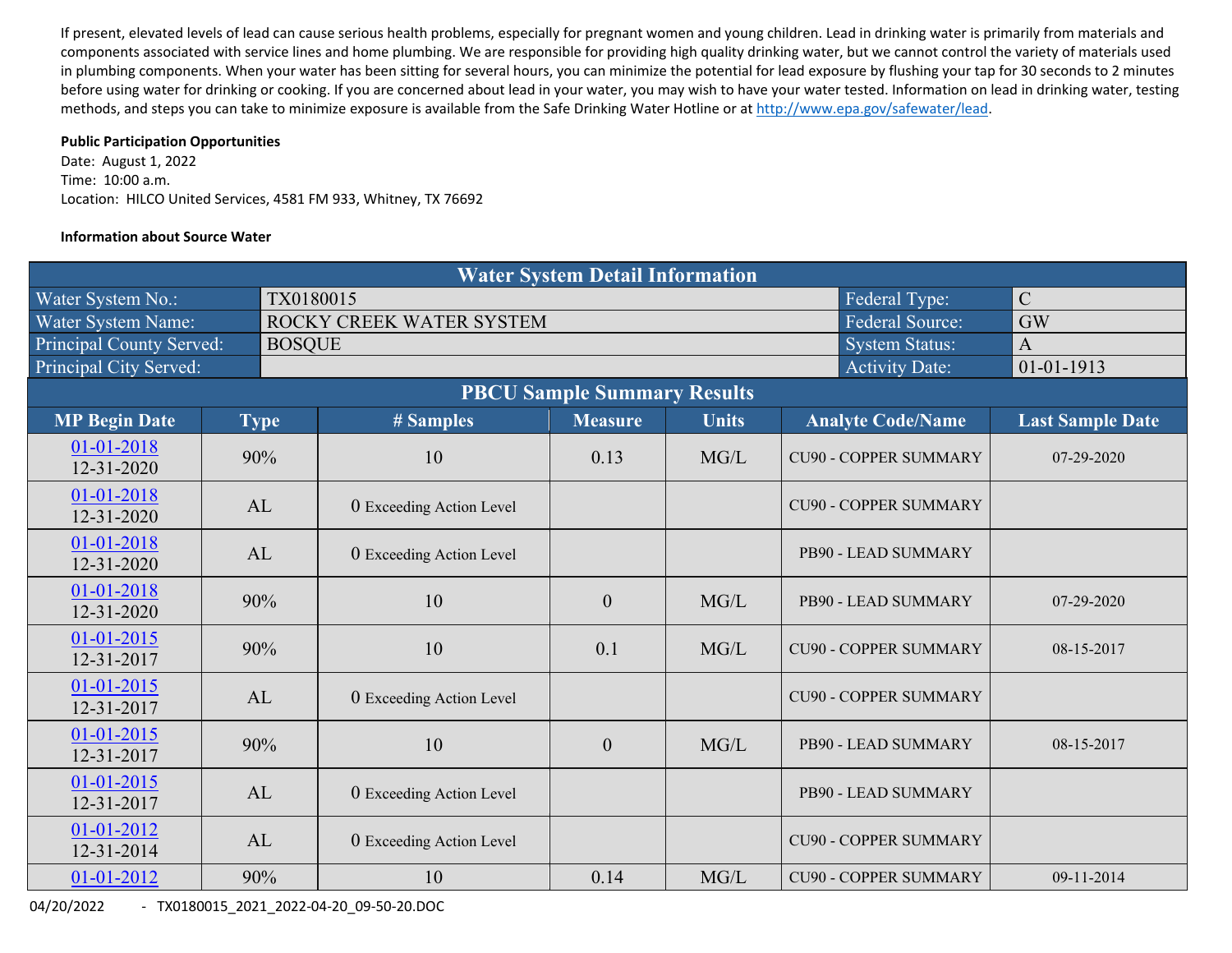| 12-31-2014               |     |                          |                  |      |                              |                  |
|--------------------------|-----|--------------------------|------------------|------|------------------------------|------------------|
| 01-01-2012<br>12-31-2014 | AL  | 0 Exceeding Action Level |                  |      | PB90 - LEAD SUMMARY          |                  |
| 01-01-2012<br>12-31-2014 | 90% | 10                       | $\boldsymbol{0}$ | MG/L | PB90 - LEAD SUMMARY          | 09-11-2014       |
| 01-01-2009<br>12-31-2011 | 90% | 10                       | 0.164            | MG/L | <b>CU90 - COPPER SUMMARY</b> | 09-27-2011       |
| 01-01-2009<br>12-31-2011 | AL  | 0 Exceeding Action Level |                  |      | <b>CU90 - COPPER SUMMARY</b> |                  |
| 01-01-2009<br>12-31-2011 | AL  | 1 Exceeding Action Level |                  |      | PB90 - LEAD SUMMARY          |                  |
| 01-01-2009<br>12-31-2011 | 90% | 10                       | 0.00252          | MG/L | PB90 - LEAD SUMMARY          | $09 - 27 - 2011$ |
| 01-01-2000<br>12-31-2008 | 90% | 10                       | 0.214            | MG/L | <b>CU90 - COPPER SUMMARY</b> | 09-26-2008       |
| 01-01-2000<br>12-31-2008 | AL  | 0 Exceeding Action Level |                  |      | <b>CU90 - COPPER SUMMARY</b> |                  |
| 01-01-2000<br>12-31-2008 | 90% | 10                       | $\boldsymbol{0}$ | MG/L | PB90 - LEAD SUMMARY          | 09-26-2008       |
| 01-01-2000<br>12-31-2008 | AL  | 0 Exceeding Action Level |                  |      | PB90 - LEAD SUMMARY          |                  |

TCEQ completed an assessment of your source water, and results indicate that some of our sources are susceptible to certain contaminants. The sampling requirements for your water system is based on this susceptibility and previous sample data. Any detections of these contaminants will be found in this Consumer Confidence Report. For more information on source water assessments and protection efforts at our system contact Tommy Bradley at (800) 338‐6425 ext. 3315.

| <b>Lead and Copper</b> | Date Sampled | <b>MCLG</b> | <b>Action Level (AL)</b> | 90th Percentile | # Sites Over AL | <b>Units</b> | <b>Violation</b> | <b>Likely Source of Contamination</b>                                                                         |
|------------------------|--------------|-------------|--------------------------|-----------------|-----------------|--------------|------------------|---------------------------------------------------------------------------------------------------------------|
| Copper                 | 07/29/2020   | د. ⊥        | - 3<br>د.⊥               | 0.13            |                 | ppm          | N                | Erosion of natural deposits; Leaching from wood<br>preservatives; Corrosion of household plumbing<br>systems. |